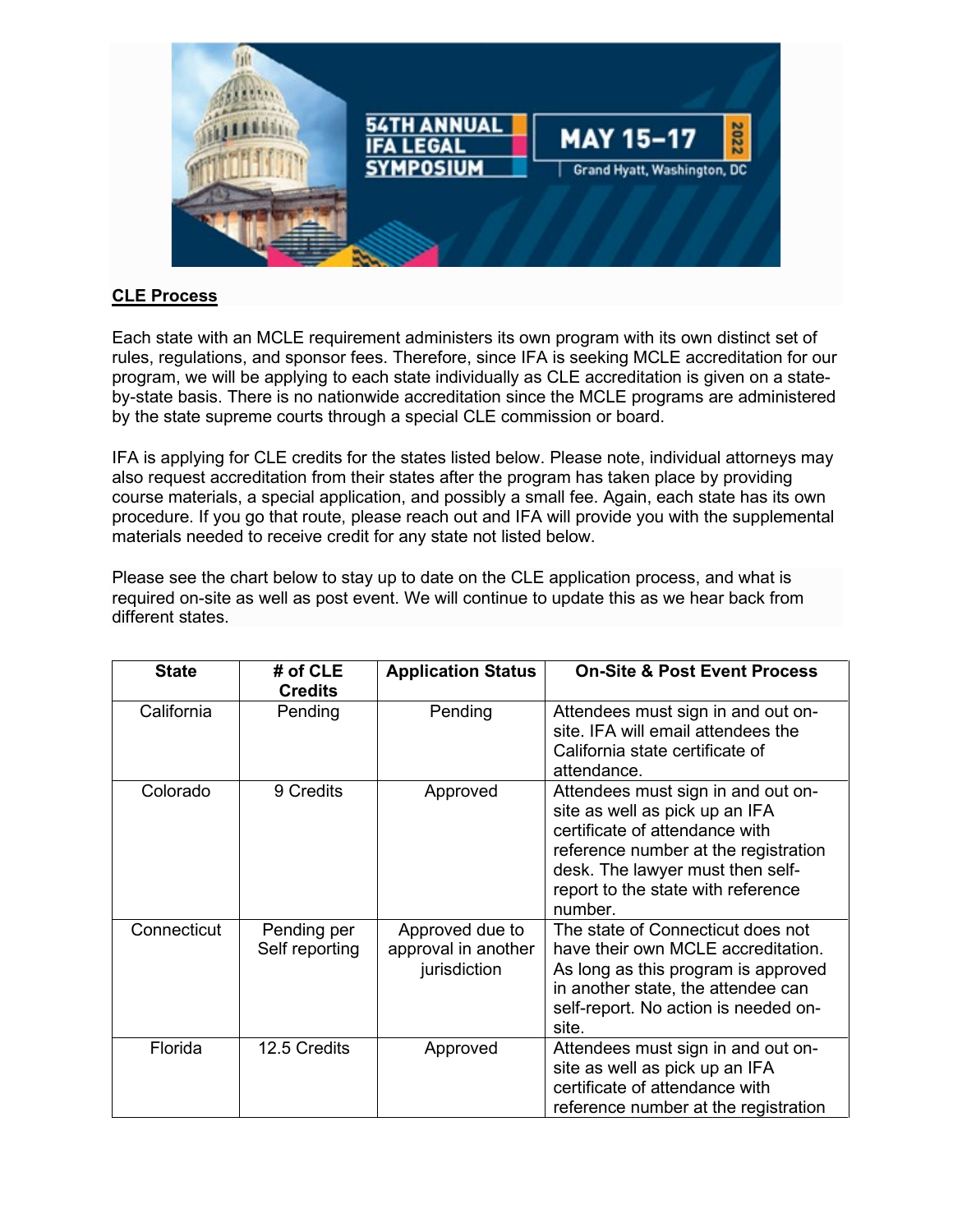|                       |              |          | desk. The lawyer must then self-<br>report to the state with reference<br>number.                                                                                                                                              |
|-----------------------|--------------|----------|--------------------------------------------------------------------------------------------------------------------------------------------------------------------------------------------------------------------------------|
| Georgia               | 10 Credits   | Approved | Attendees must sign in and out on-<br>site as well as pick up an IFA<br>certificate of attendance with<br>reference number at the registration<br>desk.<br>IFA will then report the final list of<br>attendees post the event. |
| <b>Illinois</b>       | 11.5 Credits | Approved | Attendees must sign in and out on-<br>site as well as pick up an IFA<br>certificate of attendance at the<br>registration desk.<br>IFA will then report the final list of<br>attendees post the event.                          |
| Nebraska              | 12 Credits   | Approved | Attendees must sign in and out on-<br>site as well as pick up an IFA<br>certificate of attendance with<br>reference number at the registration<br>desk.<br>IFA will then report the final list of<br>attendees post the event. |
| Minnesota             | Pending      | Pending  | Attendees must sign in and out on-<br>site.<br>IFA will email the attendee the IFA<br>certificate of attendance and the state<br>reference number.                                                                             |
| <b>Missouri</b>       | Pending      | Pending  | Attendees must sign in and out on-<br>site.<br>IFA will email the attendee the IFA<br>certificate of attendance and the state<br>reference number.                                                                             |
| <b>North Carolina</b> | Pending      | Pending  | Attendees must sign in and out on-<br>site.<br>IFA will then report the final list of<br>attendees post the event and will<br>email attendee the IFA certificate of<br>attendance.                                             |
| New Jersey            | Pending      | Pending  | Attendees must sign in and out on-<br>site.<br>IFA will email attendees the New<br>Jersey certificate of attendance.                                                                                                           |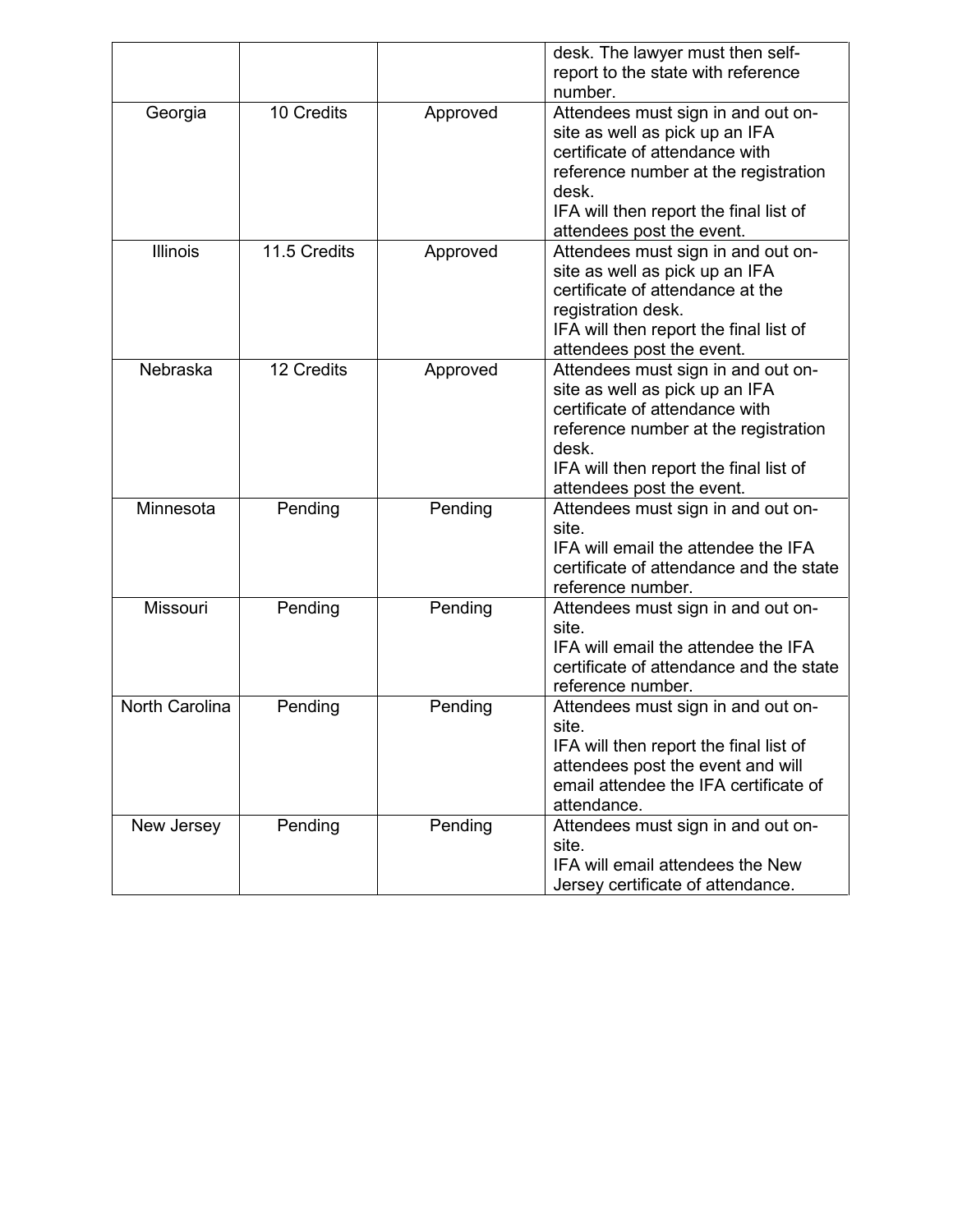| New York         | Approved, per<br>Colorado<br>Jurisdiction -<br>9 Credits | Per the New York<br>Jurisdiction policy:<br>an application does<br>not need to be<br>submitted if already<br>approved by one of<br>their jurisdictions. | IFA is approved in the State of<br>Colorado which is in the group A of<br>jurisdictions for NY.<br>Attendees must sign in and out on-<br>site as well as pick up an IFA<br>certificate of attendance with<br>reference number at the registration<br>desk.<br>New York attorneys simply retain the<br>certificate, download any session<br>materials when participating in the<br>program, and include the qualifying<br>out-of-state credits when they report<br>their CLE status to New<br>York. Attorneys do not send related<br>documents to the CLE Board for<br>review, unless specifically asked to<br>do so. |
|------------------|----------------------------------------------------------|---------------------------------------------------------------------------------------------------------------------------------------------------------|----------------------------------------------------------------------------------------------------------------------------------------------------------------------------------------------------------------------------------------------------------------------------------------------------------------------------------------------------------------------------------------------------------------------------------------------------------------------------------------------------------------------------------------------------------------------------------------------------------------------|
| Ohio             | Pending                                                  | Pending                                                                                                                                                 | IFA is required to notify the Commission<br>of your attendance within 30 days after<br>the CLE program or activity. If the<br>credit hours are not reported by the<br>sponsor after 35 days, attorneys and<br>judges may self report the hours by<br>logging into the attorney portal using<br>the Ohio activity code provided by the<br>sponsor.                                                                                                                                                                                                                                                                    |
| Pennsylvania     | Pending                                                  | Pending                                                                                                                                                 | Attendees must sign in and out on-<br>site.<br>IFA will then report the final list of<br>attendees post the event and will<br>email attendee the IFA certificate of<br>attendance.                                                                                                                                                                                                                                                                                                                                                                                                                                   |
| <b>Tennessee</b> | Pending                                                  | Pending                                                                                                                                                 | Attendees must sign in and out on-<br>site.<br>IFA will then report the final list of<br>attendees post the event and will<br>email attendee the IFA certificate of<br>attendance.                                                                                                                                                                                                                                                                                                                                                                                                                                   |
| <b>Texas</b>     | Pending                                                  | Pending                                                                                                                                                 | Attendees must sign in and out on-<br>site.<br>IFA will email attendee the Texas<br>certificate of attendance.<br>There will be a QR code in the<br>document for the lawyer to scan<br>which reports directly to the state.                                                                                                                                                                                                                                                                                                                                                                                          |
| Virginia         | Pending                                                  | Pending                                                                                                                                                 | Attendees must sign in and out on-<br>site.<br>IFA will email attendee the IFA<br>certificate of attendance.<br>The lawyer then must self-report to<br>the state with reference number.                                                                                                                                                                                                                                                                                                                                                                                                                              |
| Wisconsin        | Pending                                                  | Pending                                                                                                                                                 | Attendees must sign in and out on-<br>site.                                                                                                                                                                                                                                                                                                                                                                                                                                                                                                                                                                          |